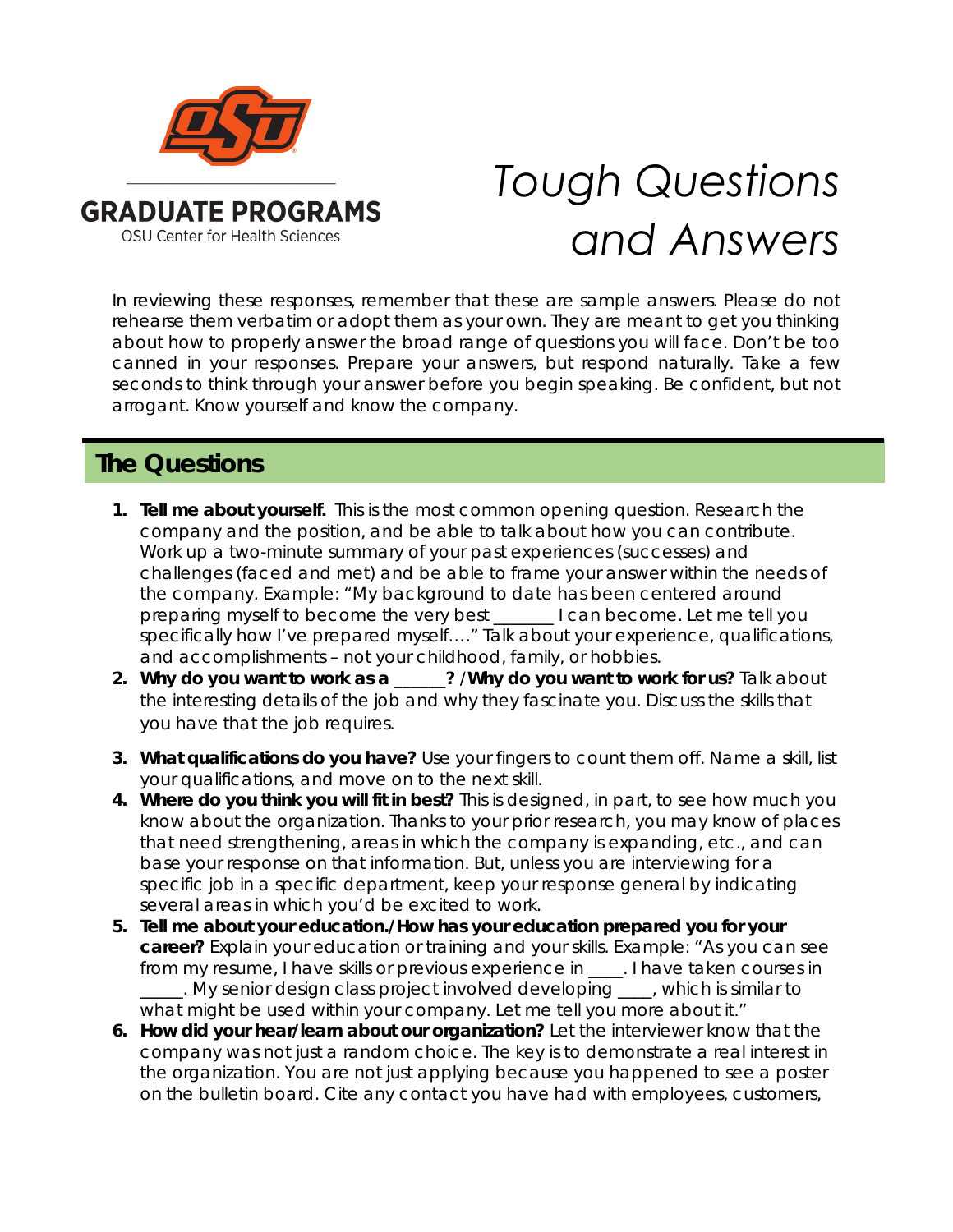products, etc. that have given you a positive impression. You may have visited with a recruiter at a career fair, or you may have visited the company's website to learn about the organization.

- **7. What are your strengths?** Don't list more than three, as some recruiters may ask you to list the same number of weaknesses. Cite one or two really strong areas, then one that is not as strong.
- **8. What are your weaknesses?** There are several ways to handle this question. You can use something that can be seen as both a positive and a negative, such as the statement that you work too much. Be careful though, as these tend to be overused. This answer also sends the wrong message. Either you are lying, or you are telling the truth, in which case you define working too much as a weakness and really don't want to work hard. If you use this approach, try to think of something unique, and be sure to examine all the ways in which the point could be interpreted. Or, try to think of a point or two that would not be basic to the job. Mention the item, then sit quietly. Some interviewers love to sit in silence after you answer, hoping you'll feel nervous and spout more negatives. Or, think of something and you are working to improve. Example: "I would say my greatest weakness has been my lack of proper planning in the past. I would over-commit myself with too many variant tasks, then not be able to fully accomplish each as I would like. However, since I've come to recognize that weakness, I've taken steps to correct it. For example, I now carry a planner so I can schedule and prioritize my appointments and 'to do' items."
- **9. Did you ever have a disagreement/conflict with a boss? Why? Why not?** Answer "yes" and you are a troublemaker, "no" and you're a wimp. Find the middle ground: "Sure we disagreed. But we worked well together. For example we…." Or, "Yes, my boss had asked me to do something which did not appear totally ethical. I asked to speak with him after work when we could have a private conversation. I was able to share my personal dilemma about the situation. Thankfully, he had not realized all the implications and quickly made appropriate adjustments. We were both very happy about the outcome. I was able to be true to my values, and we developed an even more productive working relationship."
- **10. What kinds of people rub you the wrong way?** Danger. You shouldn't admit much here. It would be safe, however, to say something like, "People who claim they are going to do something, then fail to produce" or "people who have a preconceived notion that a task can only be done a certain way".
- **11. What course did you find most difficult and why?** The interviewer wants to know if you have perseverance. "I got a D in my first term in \_\_\_\_. My study skills were wrong. I joined a study group/got a tutor. When I took the course again, I pulled the grade up to a B. I learned valuable study skills that I was able to use in other courses."
- **12. What is your greatest failure? What did you learn from it?** Admitting to failure shows maturity. Avoid examples that might reflect on your ability to do the job. Or, use an example like the one given in the previous question.
- **13. Do you work best in a team environment or independently?** Respond to this question in light of the requirements of the position while being true to your nature: "Although I thoroughly enjoy group projects and teamwork, working independently to solve complex problems is equally satisfying to me. Let me give you an example."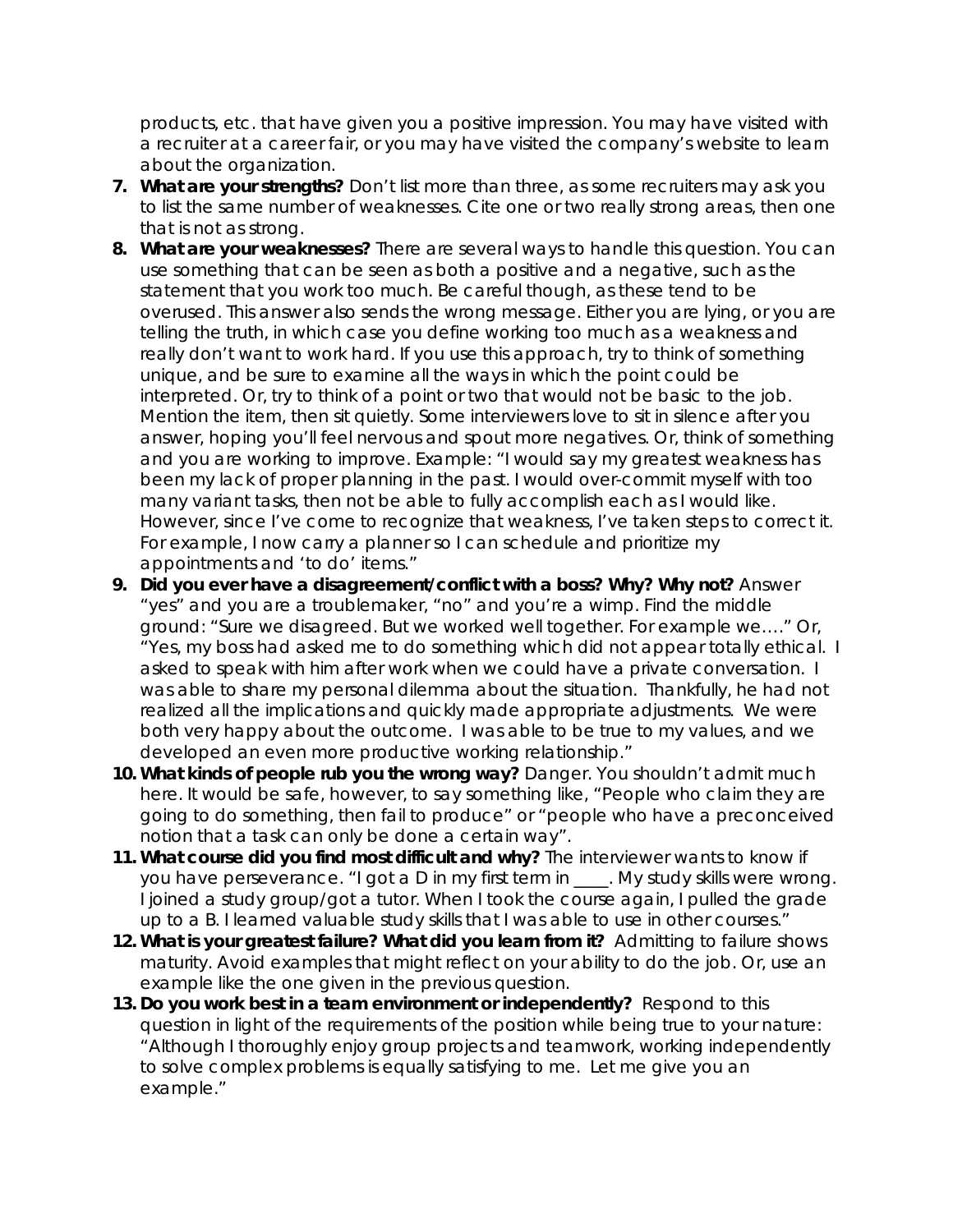- **14. Are you a team player?** "Yes, I'm very much a team player. In fact, I've had many opportunities in both athletics and academics to develop my skills as a team player. I've been involved in intramural sports, and have worked on several group projects, serving as both a member and a team leader. I've seen the value of working together as a team to achieve a greater goal that any of us could have achieved individually. As an example…"
- **15. Would you rather be in charge of a project or work as part of the team?** Different situations call for different types of involvement. Therefore, it is important to demonstrate to the interviewer that you know when it is appropriate to lead and when it is better to follow: "I am happy to follow the leadership of someone else. In fact, some of the best learning experiences have come in that manner. I must be honest, though, to say that it was very encouraging when the group decided that I would be the best person to lead the project. I'm honestly very happy in either role."
- **16. What is your long-range objective? Where do you want to be in 5, 10, or 15 years?/ What do you plan to be doing 5 years from today?** You should do some selfexamination prior to the interview, and have some goals in mind for yourself. Figure the promotions you should get if you work hard for this company over the next five years. Tell the manager you plan to be working for him or her in that position. Or "Although it's certainly difficult to predict things far into the future, I know what direction I want to develop toward. Within the next five years, I would like to become the very best \_\_\_ your company has. I will work toward becoming the expert that others rely on. And in doing so, I feel I will be fully prepared to take on any greater responsibilities that might be presented in the long term."
- **17. Give me an example of a time when interest in the student of the student of a time when** interviewer is trying to determine how you would handle situations in the workplace by looking at previous behavior. Remember STAR, and have a brief example. Tell about a situation or task. Explain the action you took. Most people drop the ball at this point, by neglecting to finish the story with the result. Tell what the result was of the action. If you can give a work-related example, it will carry more weight than a school-related example.
- **18. What motivates you?** Money is not necessarily the best answer. A better answer is something like, "having responsibilities and being acknowledged when the job is done well".
- **19. What kind of salary are you looking for today?** You should know what a fair rate of pay is for the position, but do not offer a figure. Quoting a figure that is too low may get you an offer that is too low, or may communicate that your qualifications are not up to par. A number that is higher than the employer has in mind, will knock you out of the running. Give an answer that you expect to be compensated fairly for the education, skills, and qualifications that you bring to the job. "While finding the right opportunity is more important than money, I have looked at salary comparisons and the cost of living in the area, and I would expect to receive compensation at a fair value for my skills and qualifications." Bounce the question (politely) back to the interviewer. "While I am aware of the general salary range in the industry, I have no set salary. What salary is usually offered to someone with my qualifications?" If the interviewer persists, respond that your market research shows that salaries fall in the range of \_\_\_ to \_\_\_.